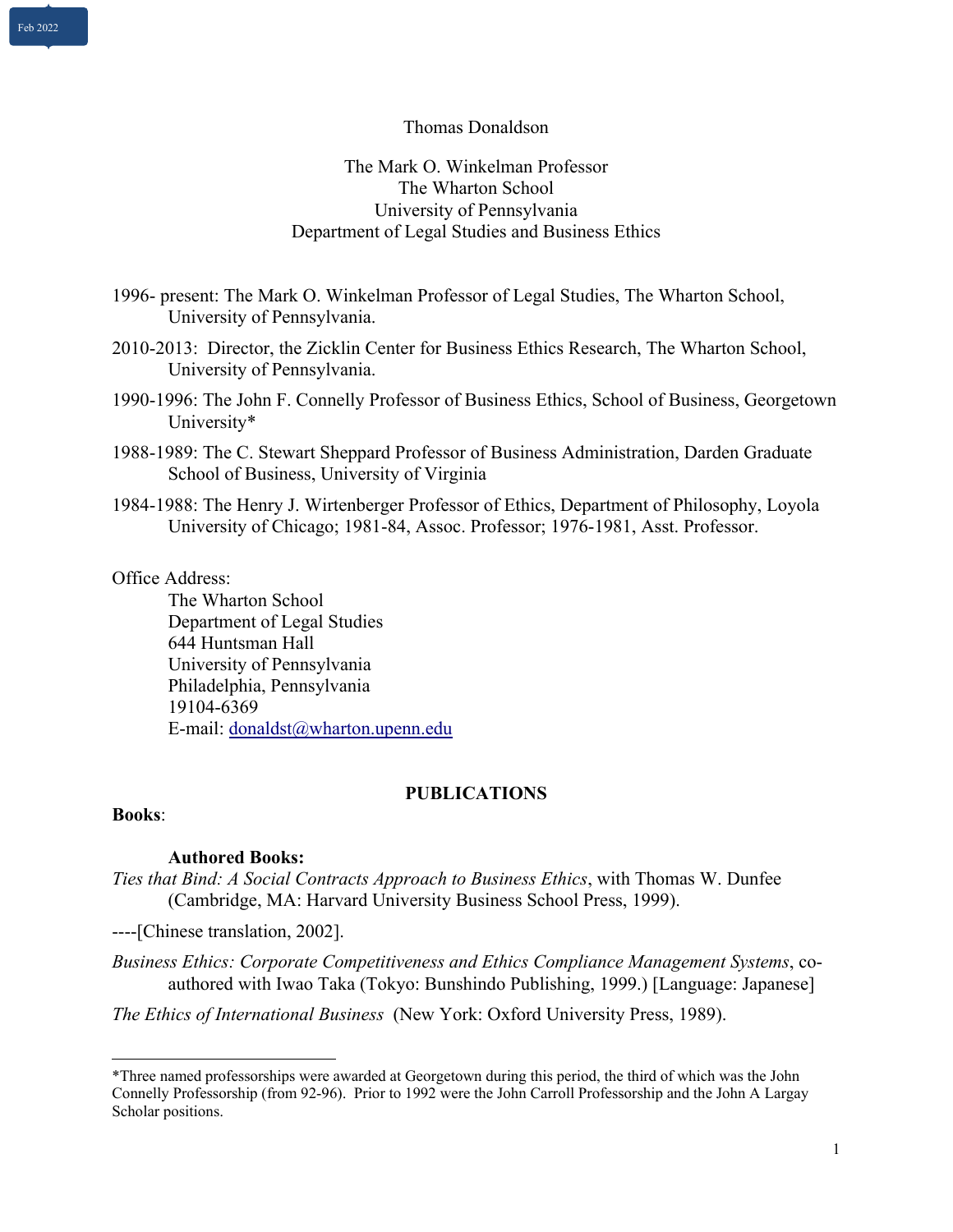*Corporations and Morality*, (Prentice-Hall, 1982). [Korean translation in 1985]

## **Edited Books, Special Journal Issues and Reports:**

- Co-Editor, Special Issue: Jones, T. M., et al. (2016). Management Theory and Social Welfare *Academy of Management Review* 41(2).
- ECI (2016). *Principles and Practices of High Quality Ethics & Compliance Programs: Report of ECI's Blue Ribbon Panel Ethics & Compliance*. Arlington, VA., Certification Institute: 1-60.
- Co-Editor, Special Issue: Festschrift on Richard T. De George, *Journal of Business Ethics*, Vol. 127, Issue 4, April 2015
- *Ethical Issues in Business: A Philosophical Approach*, co-edited with Patricia Werhane (Englewood Cliffs: Prentice-Hall, first edition-1979; second edition-1983; third edition-1988; fourth edition-1993; fifth edition-1996; sixth edition – 1999; seventh edition, 2002; eighth edition, 2008).
- *Uncompromising Integrity: Motorola's Global Challenge: 24 Global Case Studies with Commentaries*. Co-edited with Moorthy, RS; Solomon, R; DeGeorge, R.; Ellos, W.; and Textor, R. (Shaumberg, Illinois: Motorola University Press, 1998).
- *Ethics in Business and Economics-2 Volume Set*, co-edited with Thomas W. Dunfee, (Aldershot: Ashgate Publishing Ltd., 1997).
- *Business as a Humanity*, co-edited with F. Edward Freeman, (New York: Oxford University Press, 1995).
- *Case Studies in Business Ethics*, co-edited with Al Gini (Prentice-Hall, first edition-1983; second edition-1988; third edition-1992; fourth edition-1995).
- *Issues in Moral Philosophy*, ed. (McGraw-Hill Inc., 1985).

## **Articles and Book Chapters:**

- "How Values Ground Value Creation: The practical inference framework." *Organization Theory*, 2, 1-27, (2021).
- "Social Approaches to Corporate Governance," *The Encyclopedia of Corporate Governance* Edward Elgar. (2021)
- "Taking Principles Seriously: A Hybrid Approach to Value Alignment in Artificial Intelligence," with John Hooker and Tae Wan Kim. *Journal of Artificial Intelligence Research* (Jair) 70 (2021).
- "History can reject teleology; not so, scenario planning" 2020 *Futures & Foresight Science*, https://doi.org/10.1002/ffo2.45: 1-3.
- "The Value of Business," 2020. With James Walsh. 27-40. In *Responsible Board Leadership in a Digital Age*, Edited by Daniel Malan. International Center for Corporate Governance, Saint Gallen.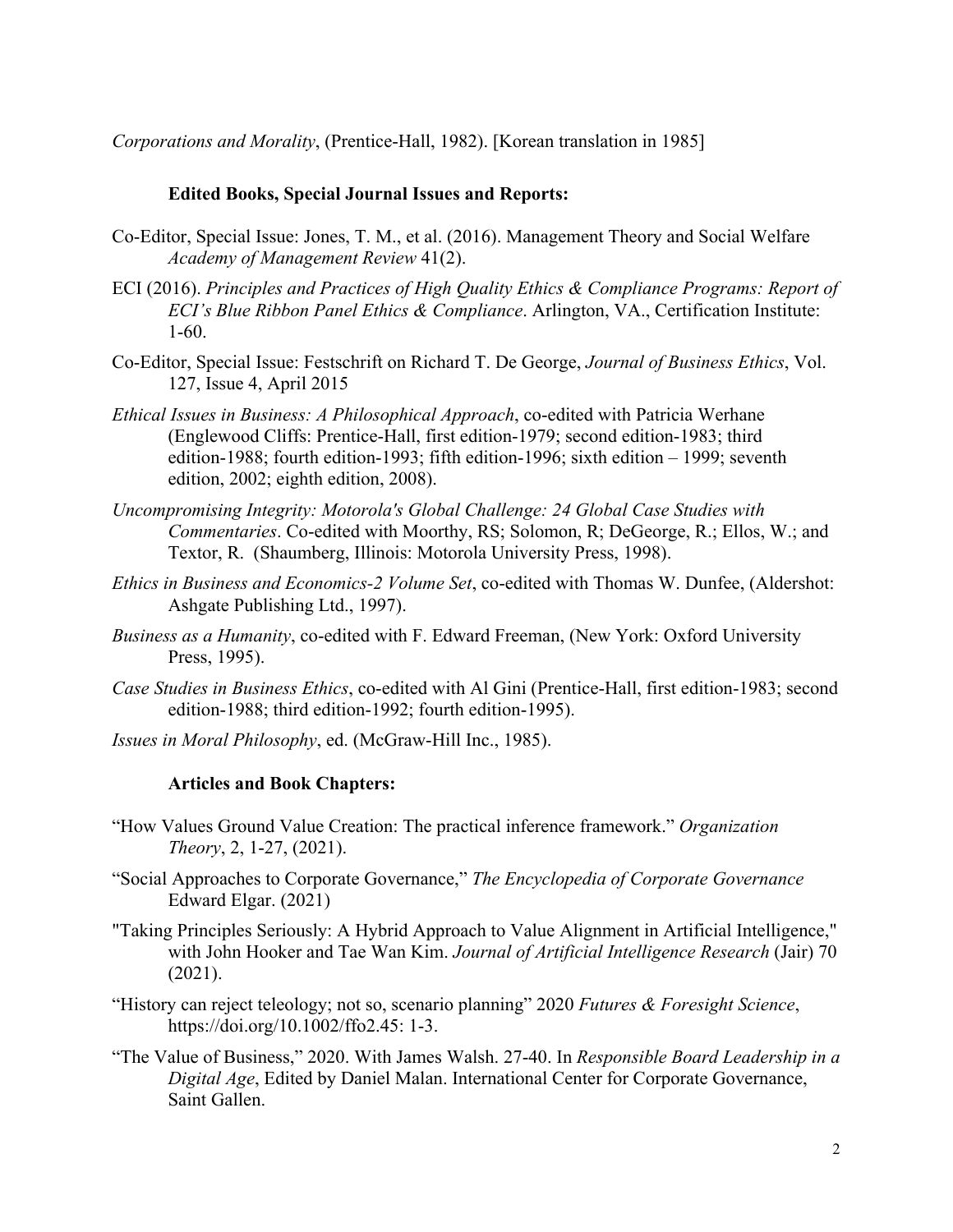- "A Theory of Business" 2021. With James Walsh *Routledge Companion to Corporate Social Responsibility*. Edited by Thomas Maak, Nicola Pless, Marc Orlitzky, and Sukhbir Sandhu. Routledge Press.
- "Androids and Corporations: Why Their Rights Derive from Purpose." 2019. *Georgetown Journal of Law and Public Policy*, 17 (Spring).
- "Toward a Theory of Business," Donaldson, with Walsh, J. P. 2019. In D. G. Arnold, & T. L. Beauchamp (Eds.), *Ethical Theory and Business 10th Edition*. Pp. 235-247. Cambridge, UK: Cambridge University Press.
- "How Methods of Moral Philosophy Inform Business" (2019) In Neesham C., Segal S. (eds) *Handbook 0f Philosophy of Management. Handbooks in Philosophy*. Springer, Cham
- "How competition harmed banking: the need for a Pelican Gambit" (2019) in Christopher J Cowton, James Dempsey and Tom Sorell (Eds.), *Business Ethics after the Global Financial Crisis: Lessons from the Crash.* Routledge. *Routledge Studies in Business Ethics*
- "Executive Compensation." (2019) *The International Encyclopedia of Ethics* Second Print Edition. Hugh LaFollette (Editor-in-Chief), Wiley-Blackwell.
- "Corporate Governance." (2019) *The International Encyclopedia of Ethics* Second Print Edition Hugh LaFollette (Editor-in-Chief), Wiley-Blackwell.
- "Groundwork of the Metaphysics of CSR" in *Handbook on the Economics of Social Responsibility: Individuals, Corporations and Institutions*, (2018) (Eds: L. Degli Sacconi, G. Antoni, Edward Elgar Publishing Limited
- "Rethinking Right: Moral Epistemology in Management Research" *Journal of Business Ethics*  with Kim, T. W. (2018). 148 (1): 5-20.
- "Rethinking Right: Moral Epistemology in Management Research," (2017) Chapter 19. in *Research Approaches to Business Ethics And Corporate Responsibility*, edited by Patricia H. Werhane, R. Edward Freeman and Sergiy Dmytriyev. Cambridge University Press. (This is a version of a paper published in the *Journal of Business Ethics*.)
- "Donaldsonian Themes: A Commentary." *Business Ethics Quarterly* 27 (1) January 2017: 125- 142
- "Management Theory and Social Welfare: Contributions, Extensions, and Challenges." 2016. With Jones, T., Freeman, R. E., Harrison, J., Leana, C., Mahoney, J. T., & Pearce., J. *Academy of Management Review*, 41(2): 216-228.
- "Toward a Theory of Business," with Walsh, J. P. 2016. *Research in Organizational Behavior*, 35: 181-207.
- "Where the Facts End: Richard De George and the rise of business ethics," *Journal of Business Ethics* Volume 127, Issue 4, April 2015: 783-787
- "Positive Economics and The Normativistic Fallacy: Bridging the Two Sides of CSR," (with Schreck, P. and van Aaken, D.) *Business Ethics Quarterly*, Volume 23, Number 2 - 2013. (This article was identified by the editorial award panel of the *Business Ethics Quarterly* as one of the "Three Best Articles of 2013.")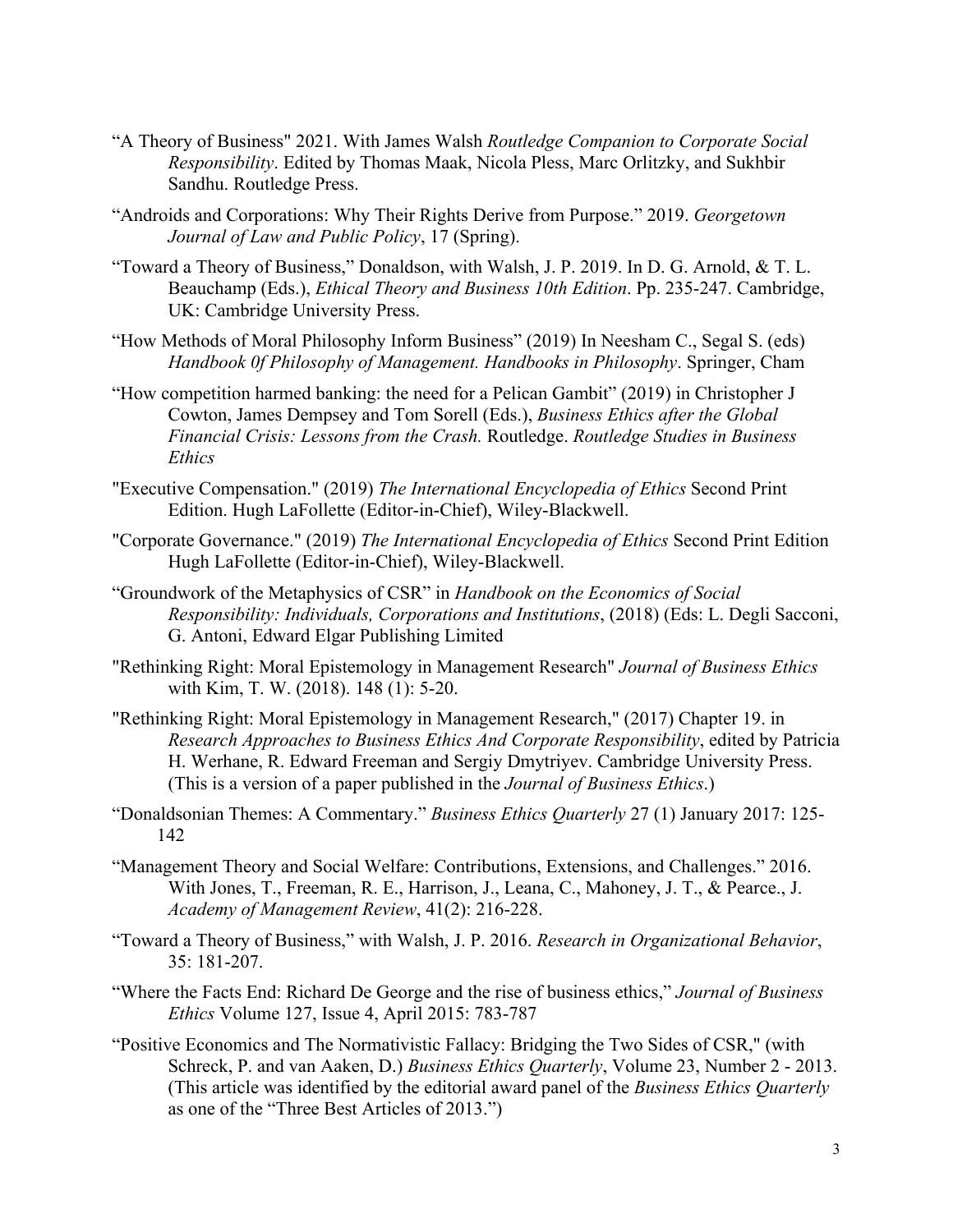"International Business Ethics," *Wiley-Blackwell Encyclopedia of Management*, Edition III.

"Business Ethics," *The Palgrave Encyclopedia of Strategic Management* 

- "Self-Inflicted Industry Wounds: Early Warning Signals and Pelican Gambits (with Paul Schoemaker) *California Management Review* 55, No. 2. 2013: 24-35
- "The Epistemic Fault Line in Corporate Governance," *Academy of Management Review* Volume 37, Number 2 April 2012: 256-271.
- "Personalizing Corporate Ontology: The French Way" in Business Ethics (Second Edition), Boylan, Michael (ed) Chichester, Wiley Blackwell, 2014. ISBN 978-1-118-49474-5. [This is a reprinted version of an article I wrote much earlier, namely, "Personalizing Corporate Ontology" in Shame, Responsibility, and the Corporation, edited by Hugh Curtler (New York: Haven Publishing, Inc., 1986), pp. 99-113.]
- "Three Ethical Roots of the Economic Crisis." 2012. *Journal of Business Ethics*, 106(1): 5-8.
- "Corporate Governance." *The International Encyclopedia of Ethics*. Hugh LaFollette (Editor-in-Chief), Wiley-Blackwell.
- "Executive Compensation." *The International Encyclopedia of Ethics*. Hugh LaFollette (Editorin-Chief), Wiley-Blackwell.
- "The Inescapability of a Minimal Version of Normative Stakeholder Theory." 2011. *Stakeholder Theory: Impact and Prospects*. Ed. Robert Phillips, Edward Elgar Publishers: 30-39.
- Review Essay: Brenkert, George G., and Beauchamp, Tom L., Editors. The Oxford Handbook of Business Ethics. *Ethics*, Vol. 121, No. 1, October, 2010: 187-193.
- "The Values Realignment of Modern Industrial Society," *Business Ethics Quarterly* October 2010 Vol. 20, No. 4, pp. 728-29.
- "An Economic and Ethical Approach to Charity and to Charity Endowments."; with J. Core. *Review of Social Economy*, 2010. LXVIII: 261-284.
- "Hedge Funds." In J. Boatright (Ed.), *Finance Ethics: Critical Issues in Theory and Practice (Robert W. Kolb Series)*: 2010. 239-252. Hoboken, NJ: John Wiley & Sons.
- "Steps for Global Transformation: The 2008-9 Crisis." In M. McIntosh, & S. Waddock (Eds.), *The UN Global Compact: Looking Forward Ten Years After*. 2010. Brisbane, Australia: Griffiths University.
- "Compass and Dead Reckoning: The Dynamic Implications of ISCT." *Journal of Business Ethics* 2009. v. 88, No. 4 pp. 659-664.
- "Dialogo: a traves de la teoria de los 'stakeholders' superior" with, Agle, B; Jensen, M., Mitchell, and Wood, D." *Aurkilan Spanish Annual*, 2009, 91-136.
- "Les racines etiques de la crise economique," *Le Soir*, October 15, 2009.
- "A frustrated quest for community." *Journal of the Academy of Marketing Science*. 37.1 (2009): 44-48.
- "Hedge Fund Ethics." *Business Ethics Quarterly*, 2008, 18(3): 405-416.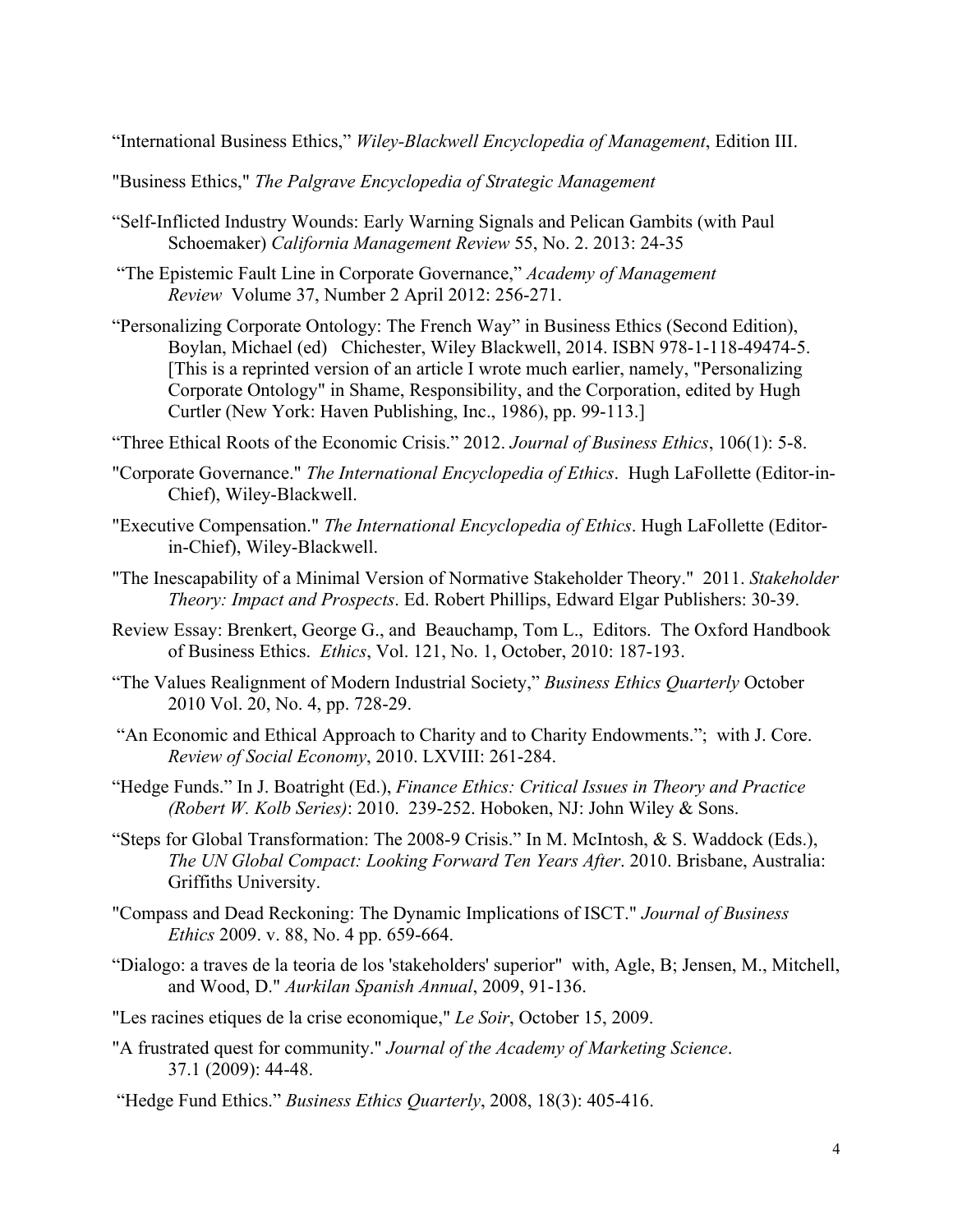- "The Transatlantic Paradox: How outdated concepts confuse the American/European debate about corporate governance," in the *Oxford Handbook of Corporate Social Responsibility*, Ed: Crane, A.; McWilliams, A., Matten, D; Moon, J.; and Siegel, D. (Oxford University Press, Oxford, UK, 2008. Pp. 1-15.
- "Social Blowback: The Achilles' Heel of Modern Corporate Governance," *Corporate Governance Journal*, (special edition on Corporate Governance, Eds, Francesco Perrini and Antonio Tencati, 2008.
- "Dialogue: Toward Superior Stakeholder Theory." *Business Ethics Quarterly***.** Chicago: Apr 2008. Vol. 18, Iss. 2; p. 153 with Bradley R Agle, R Edward Freeman, Michael C Jensen, et al.
- "Ethical blowback": the missing piece in the corporate governance puzzle the risks to a company which fails to understand and respect its social contract," *Corporate Governance* 7. 4 (2007): 534-541.
- "Should Business be Moral?" *Zeitschrift für Wirtschafts- und Unternehmensethik*. Mering: 2007. Vol. 8, Issue 3; p. 270-275.
- "Defining the value of doing good business" *Financial Times***.** London (UK): Jun 3, 2005. p. 4
- "Business Ethics" In D. M. Borchert (Ed.), *Encyclopedia of Philosophy*. Ed. 2nd ed. New York: Macmillan Reference, 2005
- "International Business Ethics." *Blackwell Encyclopedia of Management*, 2nd Edition. Ed. P Werhane, and Freeman, R. Oxford, UK: Blackwell Publishing, 2005. 254-257,
- Wempe, J. and T. Donaldson (2004). The Practicality of Pluralism: Redrawing the Simple Picture of Bipolarism and Compliance in Business Ethics. *Corporate Integrity & Accountability*. G. G. Brenkert. London, Sage Publications: 24-37.
- "Taking Ethics Seriously: A Mission Now More Possible," *Academy of Management Review* 2003, Vol. 28, No. 3, 363–366.
- "Dangerous Currents," *Directors & Boards*, Winter, 2004.
- "Integrative Social Contracts Theory." with Dunfee, Thomas. *Blackwell Encyclopedia of Management, 2nd Edition.* Ed. P Werhane, and Freeman, R. Oxford, UK: Blackwell Publishing, 2005. 243-247,
- "Avoiding Global Fault Lines: Why Corporate America's Scandal-Fixers Must Look Abroad," co-authored with Mark Rowe, *Ethics Matters,* Bentley College (July 2003).
- "Morally Privileged Relationships," [excerpt of "Equim" thought experiment] in *Collected Thought Experiments in Philosophy*, Pearson Longman, 2004; excerpted from "Morally Privileged Relationships" The Journal of Value Inquiry 24: 1-15, 1990.
- De-Compacting the Global Compact," in *Learning To Talk: The Early Years of the UN Global Compact*, edited by Malcolm McIntosh, Sandra Waddock and Georg Kell, Foreword by Kofi Annan, Greenleaf Publishing, Sheffield, UK, June 2004. (This same article appeared in 2003 in the *Journal of Corporate Citizenship*, i.e., "De-Compacting the Global Compact" *The Journal of Corporate Citizenship.* Autumn, 2003, 11:69-72.)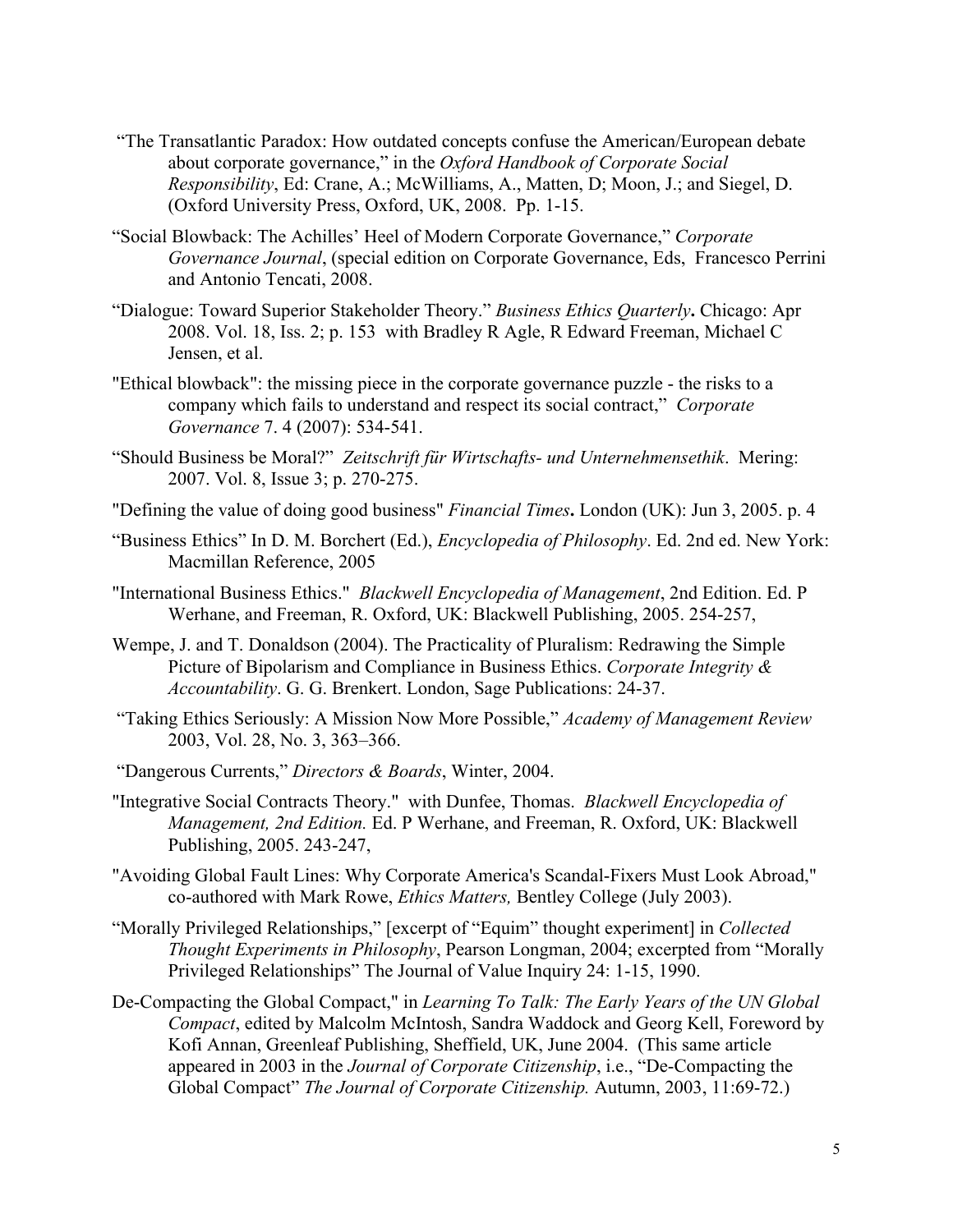- "Social Contracts, *Sic Et Non*," with Thomas Dunfee, *The social institutions of capitalism Evolution and design of social contracts*, ed, Pursey Heugens, Hans van Oosterhout og Jack Vromen,Edward Elgar 2004, 168 s.
- "Connecting Enron to Indonesia—and Beyond" in *ISBEE Newsletter, International Society of Business, Economics, and Ethics*. Vol 1, No. 3, October 2002.
- "Preface" to Chinese edition of *Ties That Bind: A Social Contracts Approach to Business Ethics (*See "books" above.). With T. Dunfee, 2002.
- "Stakeholder theory." Editor, Special Edition of the Journal, *Business Ethics Quarterly*, Vol. 12 , 2, 2002.
- "The Stakeholder Revolution And The Clarkson Principles*," Business Ethics Quarterly*, Vol. 12, 2, 2002, . pp. 107–111.
- "Ties that bind in business ethics: Social contracts and why they matter," Thomas W Dunfee. *Journal of Banking & Finance*. Amsterdam: Sep 2002. Vol. 26, Iss. 9; p. 1853.
- "Untangling the Corruption Knot: Global Bribery Viewed Through The Lens Of Integrative Social Contract Theory " with Dunfee, T. W. in N. Bowie (Ed.), *Guide to Business Ethics*: Blackwell, 2002.
- "Negotiated Integrity: The Social Contracts Of Business," with Thomas W. Dunfee, in *The Ethics of Contract and Other Promises*, ed. Robin Lovin, forthcoming.
- "Ethics In Cyberspace: Have We Seen This Movie Before?" (2001). Business & Society **106**(4): 273–291.
- "Tightening the Ties That Bind--defending a contractarian approach to business ethics." Book review dialogue with Dunfee, T. W. 2000. : *American Business Law Journal*, 37(3): 579- 585.
- "The Business Ethics of Bioethics Consulting" *Hastings Center Report*, 31(2): 12-14.
- "The Ethical Wealth of Nations." *Journal Of Business Ethics* **31** (1):25-36, May 2001.
- "Précis for: Ties That Bind"; with Thomas W. Dunfee; *Business and Society Review*, New York; Winter 2000; Vol. 105, Iss. 4; pg. 436, 8 pgs.
- "Securing the Ties that Bind: A response to commentators"; with Thomas W. Dunfee; *Business and Society Review*, New York; Winter 2000; Vol. 105, Iss. 4; pg. 480, 13 pgs.
- "Can Global Companies Conform to Code?" (2000) *Human Rights Dialogue*.
- "Adding Corporate Ethics To The Bottom Line," *Financial Times*, November 9, 2000, Financial Times Mastering Management Series: , 6-7. London.
- "Business Ethics," (2000), Grolier *Encyclopedia* and *Encyclopedia Americana*
- "The Corporate Ethics Boom: Significant, or Just for Show?" *Future Magazine*, March, 2001.
- "A Brief Critique of Henk van Luijk's Concept of Participatory Ethics," with Thomas W. Dunfee, in Drieluijk: Godsdienst-Samenleving-Bedrijfsethiek Liber Amicorum voor Henk van Luijk, and. Eds. Kimman, Schilder, and Jacobs. (Thela-Thesis, Amsterdam, Netherlands: 2000)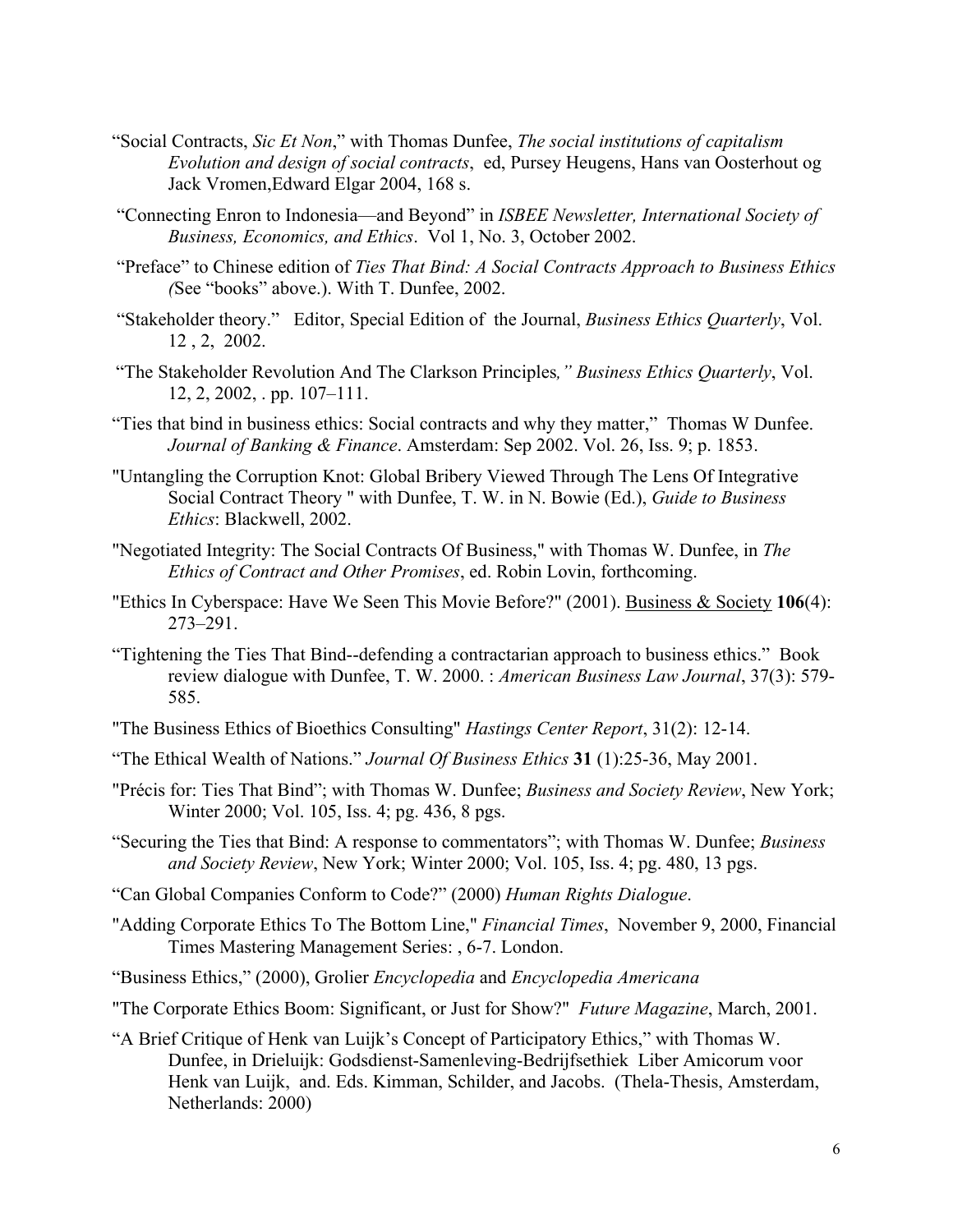"Are Business Mangers "Professionals?" *Business Ethics Quarterly*. 2000, 10: 1; pp. 83-93.

- Stakeholder management and organizational wealth"; with Lee E Preston; The *Academy of Management Review*, 1999; Vol. 24, Iss. 4; pg. 619.
- "When Ethics Travel: The Promise and Peril of Global Business Ethics," with Thomas W. Dunfee, *California Management Review*, Vol. 41, No. 4, Summer, 1999:45-63.
- "Values in Tension: Ethics Away from Home" in *Managing in the New Economy*. J. Magretta, (Cambridge, MA.: Harvard Business Review, 1999).
- "Making Stakeholder Theory Whole," *Academy of Management Review*, Vol. 24, No. 2, April, 1999: 237-241.
- "Social Contract Approaches to Business Ethics: Bridging the "Is-Ought" Gap" with T. W. Dunfee *A Companion to Business Ethics*. ed. Robert E. Frederick. (London: Blackwell, 1999) Pp: 38-64.
- "Morally Informed Iconoclasm: A Response to Ferguson's "Post Modernism, Feminism, and Organizational Ethics," in *Women's Studies and Business Ethics: Toward a New Conversation*. Andrea L. Larson and R. Edward Freeman, eds. New York: Oxford University Press, 1997
- "The Perils of Global Corporate Largess: A Reply to Professor Jackson," in *Ethics in Business*, ed. Michael Boylan (Harcourt Brace & Co, forthcoming).
- "International Business Ethics" *The Blackwell Encyclopedic Dictionary of Business Ethics*. P. H. Werhane and R. E. Freeman, eds. Oxford, Blackwell Business, 1997: 346-348.
- "Transnational Corporations," *The Blackwell Encyclopedic Dictionary of Business Ethics*. P. H. Werhane and R. E. Freeman, eds. Oxford, Blackwell Business, 1997: 632-633.
- "International Business Ethics," in *The Concise Blackwell Encyclopedia of Management*, ed. Cary L. Cooper and Chris Argyris (Oxford: Blackwell Publishers, 1998) Pp. 314-315.
- "Values in Tension: Ethics away from Home," *Harvard Business Review*, (September-October, 1996). Also appearing in *Managing in the New Economy* ed. J. Magretta, (Harvard Business Review, MA: 1999)
- "The Business Ethics of Social and Organizational Processes," *in Codes of Conduct: Behavioral Research & Business Ethics*," edited by David M. Messick and Ann E. Tenbrunsel, Russell Sage Press, 1996: 187-196.
- "Dialogue: Reply to Jacobs and Getz," *Academy of Management Review* (October 1995) coauthored with Lee Preston: pp. 795-796.
- "Contractarian Business Ethics: Current Status and Next Steps," *Business Ethics Quarterly,* coauthored with Thomas W. Dunfee, 5:2, 1995: pp. 173-186.
- "International Communitarianism and Economic Life," in *Moral Education*, Volume 4 (1995): 71-84.
- "International Deontology Defended," *Ethics and International Affairs*, 9, 1995: 147-155.
- "The Stakeholder Theory of the Corporation: Concepts, Evidence, Implications," *Academy of*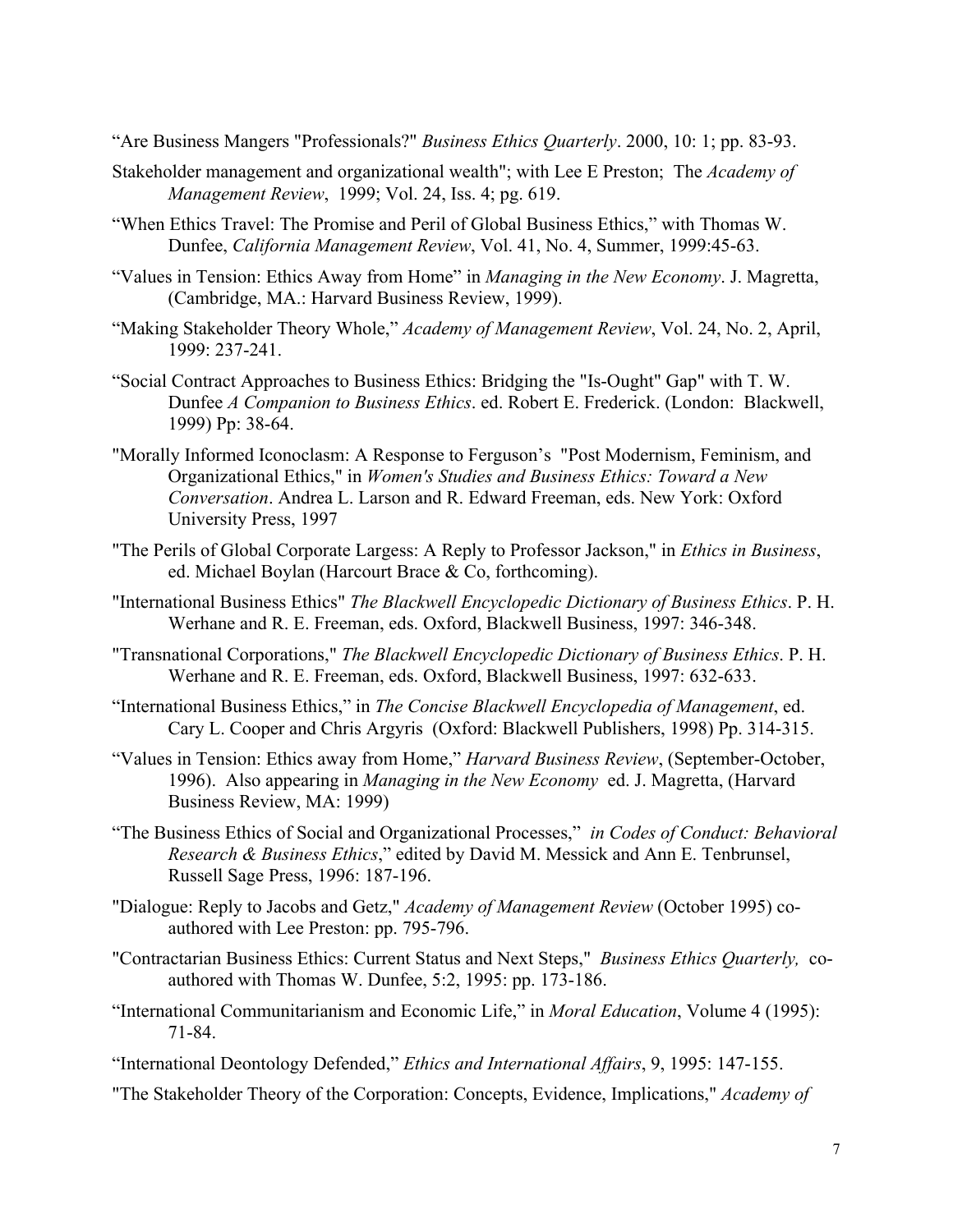*Management Review* (January, 1995) co-authored with Lee Preston: 65-91.

- "Integrative Social Contracts Theory: A Communitarian Conception of Economic Ethics." coauthored with Thomas W. Dunfee, 11:1 (Spring, 1995) in *Economics and Philosophy*, pp. 85-112.
- "The Perils of Multinationals' Largess," *Business Ethics Quarterly* 4:3, July, 1994. Pp. 367-371.
- "Toward a Unified Conception of Business Ethics: Integrative Social Contracts Theory," *Academy of Management Review*, co-authored with Thomas W. Dunfee, (April 1994) 19:2, 252-284. Reprinted in Crane, Andrew; and Matten, Dirk. 2012 *New Directions in Business Ethics: International Perspectives on Business Ethics.* Sage Library in Business and Management. London.
- "The Property Rights Justification for Stakeholder Theory," *Business and Society* 1994, coauthored with Lee Preston 33: 105-108.
- "When Integration Fails: The Logic of Prescription and Description in Business Ethics," *Business Ethics Quarterly* 4, 1994: 157-169.
- "Multinational Enterprises," (Multinationale Unternehmen), *Lexikon der Wirtschaftsethik*, edited by Georges Enderle, Karl Homann, Martin Honecker, Walter Kerber, and Horst Steinmann Freiburg: Verlag Herder, 1993, pp. 731-742.
- "Fundamental Rights and Multinational Duties, " in *Ethical Theory and Business*, 4th Edition, ed. Tom Beauchamp and Norman Bowie (Prentice-Hall, Inc., 1993), pp. 532-542.
- "The Language of International Corporate Ethics," *Business Ethics Quarterly*, 1992, pp. 271- 282. Also in *Business Ethics: Japan and The Global Economy*, ed. Thomas Dunfee and Yukimasa Nagayasu, Kluwer Academic Press, Dordrecht, The Netherlands: 1993, pp. 115-132.
- "Kant's Global Rationalism," in *Traditions of International Ethics* (Cambridge Studies in International Relations: 17), ed. Terry Nardin and David R. Mapel (Cambridge: Cambridge University Press, 1992), pp. 136-157.
- "The Ethics of Conditionality in International Debt," in *Millennium: Journal of International Studies* Vol. 20, 2 (Summer, 1991), pp. 155-169.
- "The Circumstances of Justice," for the Garland *Encyclopedia of Ethics*, (New York: Garland Publishing Co, 1992), edited by Lawrence C. Becker, Volume I, pp. 653-655.
- "Just Business Abroad," in *The Responsive Community*, 4 (Fall, 1991), pp. 48-56.
- "Rights in the Global Market," in *Business Ethics: The State of the Art* ed. Edward Freeman (Oxford University Press, 1991), pp. 139-162.
- "Social Contracts and Corporations: A Reply to Hodapp," *Journal of Business Ethics* 9 (February, 1990) pp. 133-139.
- "Morally Privileged Relationships," *The Journal of Value Inquiry*, 24 (Spring, 1990): 1-15. Also in *Kindred Matters*. Edited by Diana Tietjens Meyers, Kenneth Kipnis, Cornelius F. Murphy, Jr. Ithaca, NY: Conell University Press, 1993, pp. 21-40.
- "Moral Minimums for Multinationals," *Ethics and International Affairs*, 3 (1989): pp. 163-182.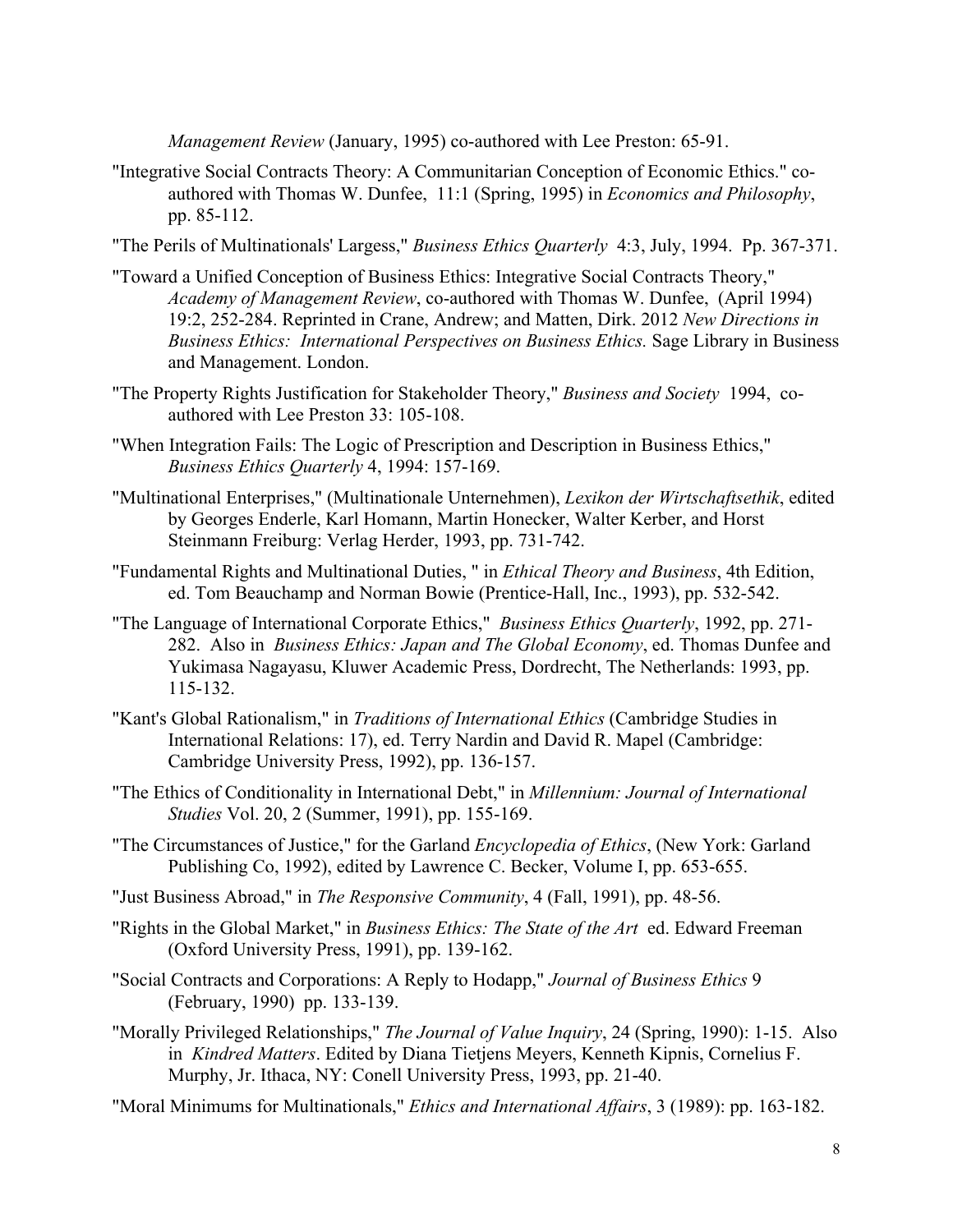This article also appears in *Business Ethics: Readings and Cases in Corporate Morality*, by W. Michael Hoffman, (McGraw-Hill), and in *International Affairs: A Reader-Second Edition* ed. Joel H. Rosenthal (Washington, D.C.: Georgetown University Press, 1999) pp. 455-480

- "Corporate Takeovers: The Moral Backdrop," in *Mergers, Takeovers and Corporate Restructuring*, eds. W. Michael Hoffman, Robert E. Frederick, and Edward Petty, Jr. (Westport, Conn.: Quorum Press, 1989), pp. 1-13.
- "The Ethics of Risk in the Global Economy," *Business and Professional Ethics Journal*, Volume 5, No. 3 Albert Flores (London: University Press of America, 1989), pp. 39-56.
- "Disinvestment," *Public Affairs Quarterly*, Volume 2, 2, (April, 1988): 37-56.
- "Fact, Fiction, and the Social Contract: A Reply to Kultgen," *Business and Professional Ethics Journal*, Vol. 4, (1988), pp. 31-49. Also in *Ethics and Risk Management in Engineering*, ed. V. No. 1, 1987, pp. 40-47.
- "Non-Strategic Nuclear Thinking," *Ethics* 97 (April, 1987): 638-653.
- "Personalizing Corporate Ontology" in *Shame, Responsibility, and the Corporation*, edited by Hugh Curtler (New York: Haven Publishing, Inc., 1986), pp. 99-113.
- "Multinational Decision-Making: Reconciling International Norms" in *Ethics and International Affairs: The Fulbright Papers*, edited by Antony Ellis (England: Manchester University Press, 1986), pp. 127-141. The same paper appeared in the United States in *The Journal of Business Ethics.* (1985) Vol. 4. No. 4., p. 354-367, and has been reprinted in anthologies, e.g., Milton Snoeyenbos et al., ed., *Business Ethics* (Buffalo, NY: Prometheus Books, 1992), pp. 518-530.
- "Nuclear Deterrence and Self-Defense," *Ethics* 95 (April, 1985): 537-549. The same paper appeared in *Nuclear Deterrence: Ethics and Strategy*, edited by R. Hardin, J. Mearsheimer, G. Dworkin, and R. Goodin (University of Chicago Press, 1985).
- "Trading Justice for Bread: A Reply to Professor Nickel," in *Economic Justice: Private Rights and Public Interests*, ed. Kenneth Kipnis and Diana T. Meyers (Rowman and Allanheld, 1985): 226-229.
- "Deriving Employee Rights from the Right to Behave Responsibly," in *Beyond Whistleblowing: Defining Engineers' Responsibilities*, ed., Vivian Weil, (Chicago: IIT-Center for the Study of Ethics in the Professions, 1984), .pp 33-40.
- "A Response to James M. Gustafson," *Criterion*, Vol 23, No 2 (Spring 1984):1-13. (A special issue on the Bishops' Letter on War and Peace).
- "What Justice Demands," *Review of Social Economy* Vol. XL (December, 1982), No. 3.
- "Accountability and the Bureaucratization of the Corporation," in *Profits and Professions: Essays in Business and Professional Ethics*, ed. J. Ellin, M. Pritchard, and W. Robison, (Clifton,N.J.: Humana Press, Inc., 1982), .pp 215-225.

"What is Business in America?" *Journal of Business Ethics* (1982),.pp 259-266.

"Moral Agency and Corporations," *Philosophy in Context*, Vol. 10 (Fall, 1980), pp. 54-70.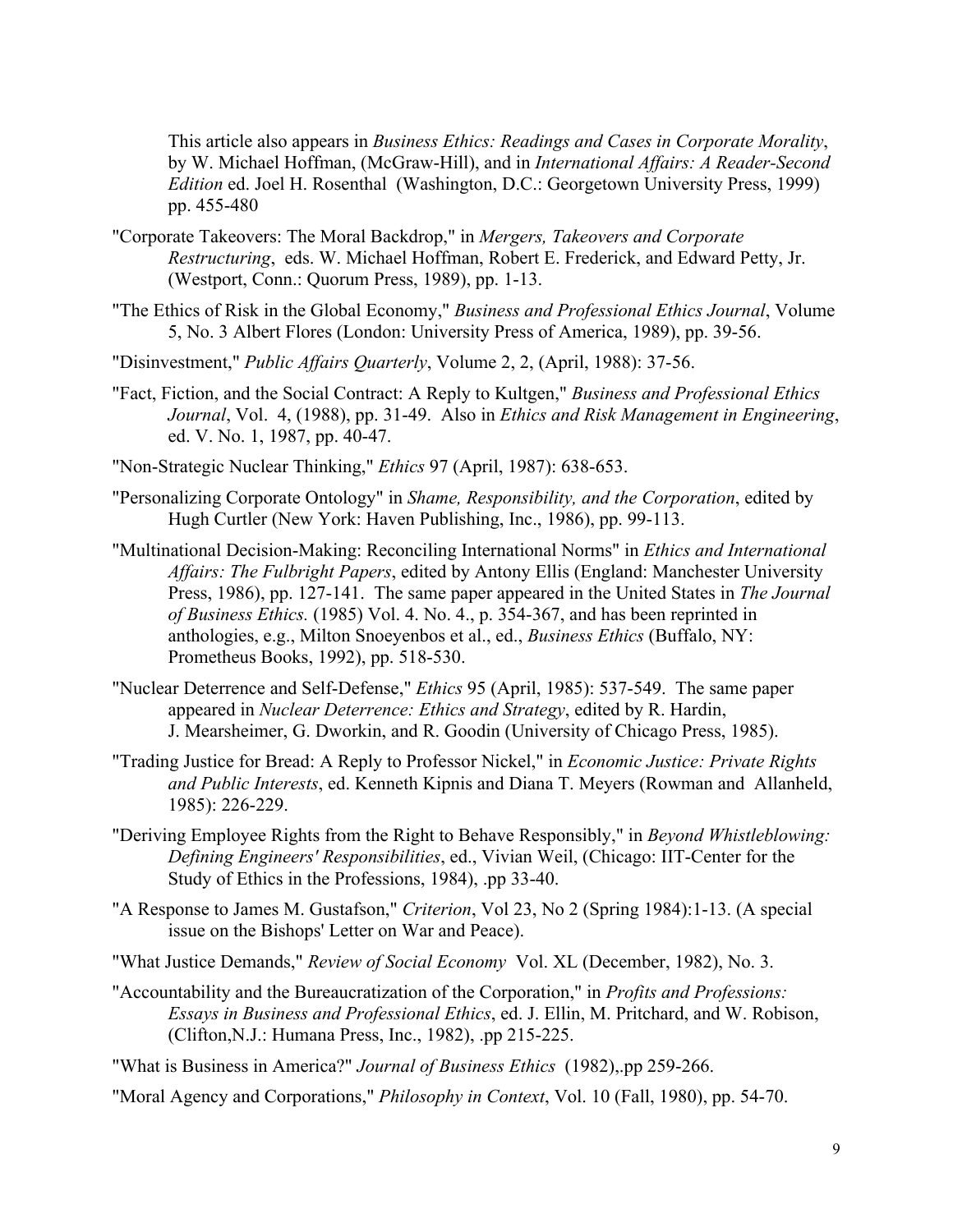- "Moral Change and the Corporation," *Proceedings of the Second Annual Conference on Business Ethics* (Waltham, Mass: Bentley, 1979), .pp 83-91.
- "A Mistake in Anscombe's Account of Voluntary Action," *The Journal of Value Inquiry*, Vol. XII, (1978), .pp 3l7-320.
- "Psychoanalysis and the Practical Inference Model," *Philosophy Research Archives*, (l978), .pp 1-23.
- "Acquired Skills: Knowing How at an Intuitive Level," *Eros*, Vol. 5, (1977).
- "Connecting Nature and Freedom in Kant's *Third Critique*,*"Auslegung*, Vol. II, .pp 98-107, (1975).

#### **Non-peer-reviewed Publications (Selected examples):**

- "Shared Values that are Lost in Translation," *Financial Times*, April 23, 2014.
- "The Deep Libor Lesson," Ethisphere Magazine, 2014. http://ethisphere.com/magazinearticles/the-deep-libor-lesson/
- "Chiquita and the U.S. Department Of Justice"*(UVA-BRI-1006)* 2012. with White, H.; Stewart, L.; & Krehmeyer, D..Washington, DC: Business Roundtable Institute for Corporate Ethics. (Case Study)
- "Business Ethics: the Academic Renaissance." *Entrepreneurship Insights e-Bulletin*, Moscow, Russia, 2012
- "Global Business Must Mind its Morals," *New York Times,* Sunday, February 13, 1994. Page F-11. (An article in the "Viewpoints" section of the Sunday *Times* Business section.)
- "Ethics in Business: A New Look," in *Corporate Ethics* ed. Theophane A. Mathias (New Delhi, India: Allied Publishers Limited, 1994), pp. 9-23.
- "The Ethics of Conditionality in International Debt," in *Ethical Theory and Business*, 4th Edition, ed. Tom Beauchamp and Norman Bowie (Prentice-Hall, Inc., 1993), pp. 630- 638.
- "When in Rome, Do ... What?: International Business and Cultural Relativism" in *Ethics of Business in a Global Economy*, (Dordrecht, The Netherlands: Kluwer Press, 1993), p. 67- 78. Also appears in *Qualeimpresa*, September 1992, as "Quando ?via a Roma? spesso non sai pi? come comportarti", pp. 14-22.
- "International Principles of Business Ethics: Opportunities and Limits." Edited by Lucy V. Katz, J.D., *The Fairfield Business Review*, Fairfield University School of Business, Fairfield, CT: 1993, pp. 18-23. Also published in in *Proceedings of the Conference on Corporate Visions and Values: The Contribution of the Humanities to the Understanding of Corporate Codes of Ethics*. (Connecticut Humanities Council, 1992).
- "Individual Rights and Multinational Corporate Responsibilities," *National Forum*, (Winter, 1992) 72: 7-10. The same article appears as "Can Multinationals Stage a Universal Morality Play," *Business and Society Review* (20th Anniversary Issue), (Spring, 1992) 81: 51-56.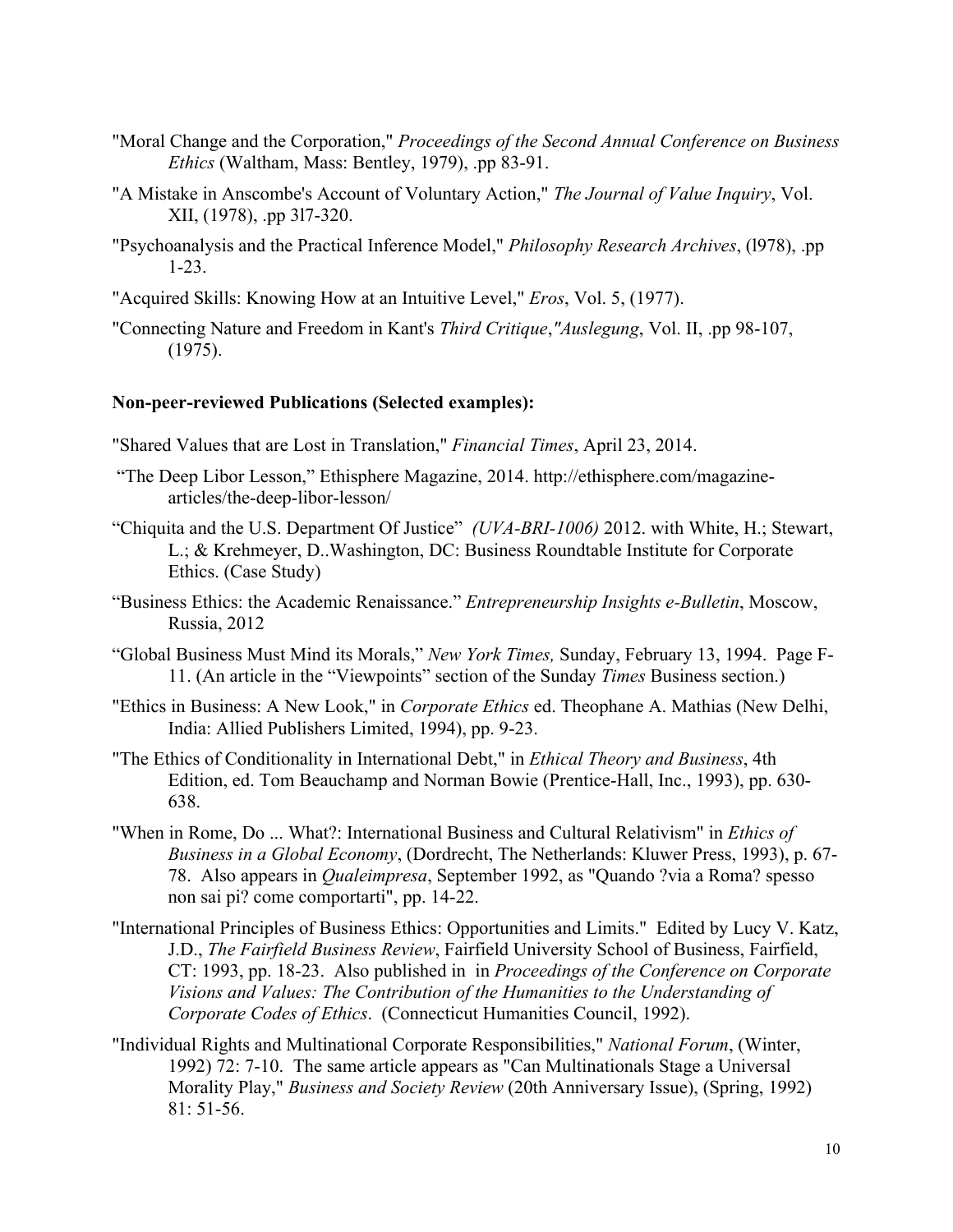- "Ethics in Japanese and U.S. Financial Markets," in the *Shinkoso Forum* (published in Japanese), 4, (1991), pp 6-9.
- "De sociaal contract benadering binnen de bedrijfsethiek," coauthored with Thomas Dunfee (translated from English into Dutch) in *Dilemma* 4 (1991), pp. 4-6.
- "Multinational Corporate Ethics: Rights and Norms," *in Scaling the Corporate Wall: Readings in Social Issues of the Nineties*, ed. S. Prakash Sethi, Paul Steidlmeier, and Cecilia M. Falbe, (Prentice-Hall, 1991), pp. 328-343.
- "Business Ethics: The Maturation of a Fad," in *Social Responsibility*, edited by Louis W. Hodges (Lexington, VA.: Washington and Lee University, 1989), pp. 16-24.
- "Insider Trading's Widespread Harm," editorial in the *Chicago Tribune*, February 20, 1987.
- "The Ethics of Global Risk" *Technology and Society: Special Issue on The Value Dimensions of Controlling Hazardous Technology* Vol. 5, No. 2 (June 1986); also appears in *Social, Ethical, and Policy Implications of Engineering: Selected Readings,* ed. Herkert, Joe (IEEE Press, 1999).
- "Tangled Accountability," *SIM Newsletter* (1986); (The Newsletter for the Social Issues Division of the Academy of Management.)
- "A Conversation with Thomas Donaldson," *U. S. News and World Report* (September, 1982), p. 31.
- "Logic," editorial in the *Chicago Tribune* (August, 1982).
- "Ethics and the Business Schools: A Proposal," *The National Forum*, (Summer, 1978), .pp 11-15.

#### **PRESENTATIONS** (Selected)

- Newcastle University Invited presentation for the Strategy, Organisations and Society (SOS) Research Goup, "Value creation as practical reason." Presentation to faculty members at Newcastle University and other universities. May 7, 2021.
- The Stakeholder Podcast-Zoomcast (Facilitated by Ed Freeman, Darden School, U. of Virginia)
- Featuring Tom Donaldson, the Mark Winkelman Professor of Legal Studies and Business Ethics at the Wharton School, U. PA. (Recorded December 20, 2021)
- Society for Business Ethics Annual Meeting. "Ethics of Supervision and Leadership," Chair of session, Thursday, July 29, 2021
- Annual Meeting of the Society for Business Ethics "Business Ethics and New Technologies: A Primer and Path Forward," panel presentation. July 30, 2021,
- Academy of Management Annual Meeting. Paper presentation: "Algorithmic Management: Toward a Cross-Disciplinary Research Agenda" August 2, 2021
- QUASI Seminar Series: Rutgers Institute for Corporate Social Innovation, presentation, "Do Corporations Have Human Rights Obligations?" Rutgers University, December 10, 2021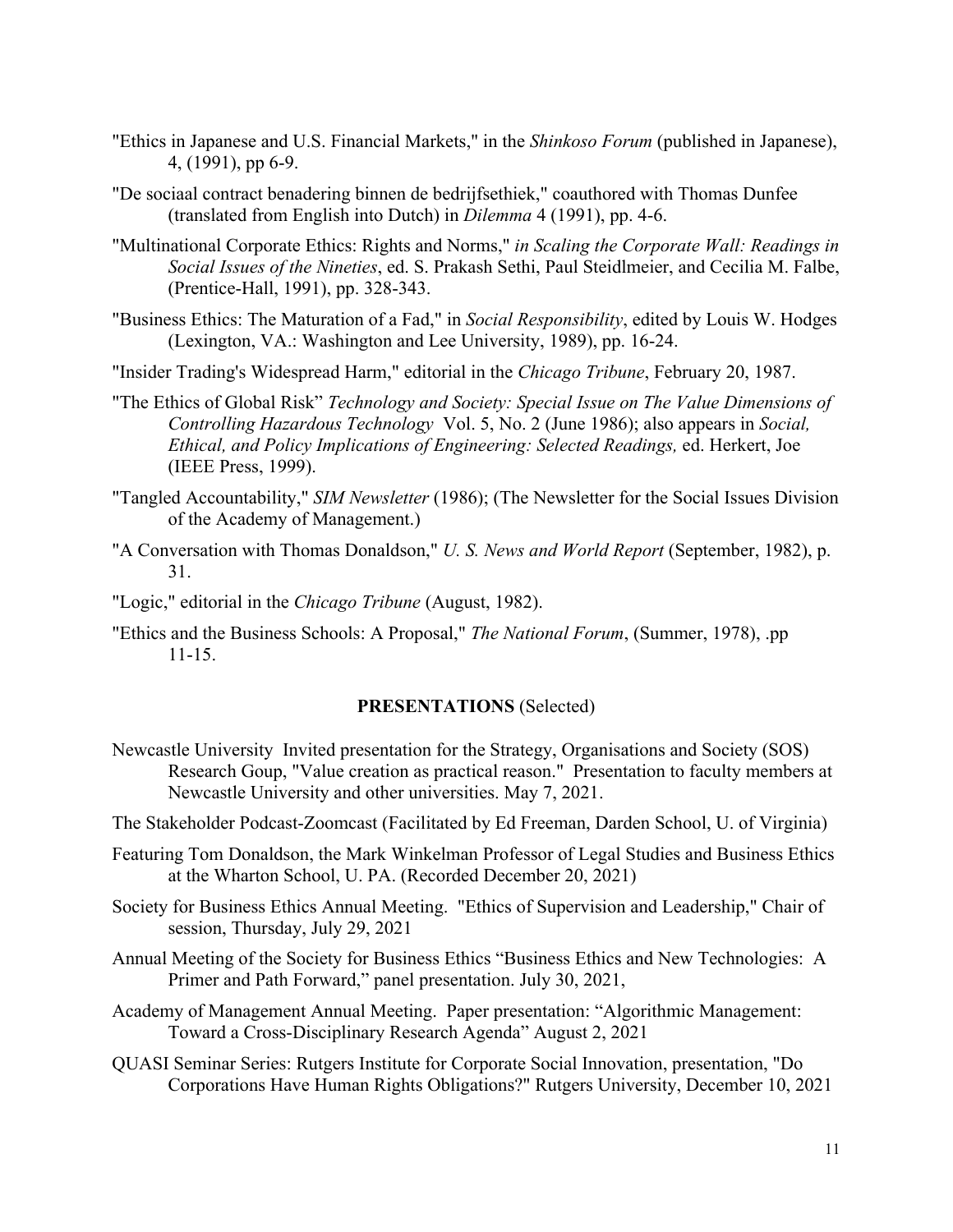- "Deep values in organizational epistemology, "The inaugural event of the Trinity Business Ethics Speaker Series. October 29, 2020. Trinity College Dublin. By Zoom.
- "The Problem of Value Alignment in Business Decision Making: Humans vs. Artificial Intelligence," with Cristina Neesham, Asynchronous presentation for the annual Academy of Management meeting. August 7-12.
- "The CSR implications of digitization and digitalization" August 11, 2020. Presentation at the Academy of Management annual meeting. By Zoom.
- "Integrating ethics with business school classes," Presentation to the Academic Advisory Board of the University of Arkansas Business School. June 17, 2020.
- "Ethics, Integrity, and Mission-Critical Leadership in Hard Times." Invited presentation to the Department of Orthopaedic Surgery, Penn Medicine. Conducted on Blue Jeans, June 12, 2020.
- "Human Dignity at Work: Advancing the Inclusive Organization" 79th Annual Meeting of the Academy of Management Boston, MA, Aug 9.
- "Corporate Responsibility for Wealth Creation and Human Rights: Reflections on Georges Enderle's work. Annual SBE Conference, Boston, MA, August 9, 2019
- "Artificial Intelligence and Values-as-Reasons-for-Action: The Need for Axiological Reflection," with Cristina Neesham Annual SBE Conference, Boston, MA, August 9, 2019
- "My reply to the presenters analysis of Donaldson/Dunfee's work." Special session, "The Social Contract Tradition in Business Ethics." At the Annual SBE Conference. August 10, 2019, Boston, MA
- "Digital transformation and philosophical methods," with Cristina Neesham 79th Annual Meeting of the Academy of Management, PDW session. Boston, MA, Aug 9.
- Plenary Address: "Management Theory and Social Welfare: Contributions, Extensions and Challenges." at the 32nd Annual EBEN (European Business Ethics Network) conference. Valencia, Spain, June 11
- "Making Machines Moral." at the 2019 Global Business Ethics Symposium, Bentley University, Waltham, MA. May 21
- "Teaching the Concept of Corporate Purpose," Pre-conference Workshop on teaching Business Ethics, at the 2019 Global Business Ethics Symposium Bentley University, Waltham, Mass, May 20, 2019
- "The Ethical Terrain of Artificial Intelligence in Business," at the 2019 Global Business Ethics Symposium, Bentley University, Waltham, MA. May 21
- "Mimetic vs Anchored Value Alignment in Artificial Intelligence," paper presented at the TABEC Conference, Rutgers Business School, November 2, 2018.
- Chair of a conference session dedicated to earlier work by Thomas Donaldson and Thomas Dunfee. Session entitled "ISCT: Integrative Social Contracts Theory," at the annual meeting of the Society for Business Ethics, Chicago, IL,, Aug 12, 2018.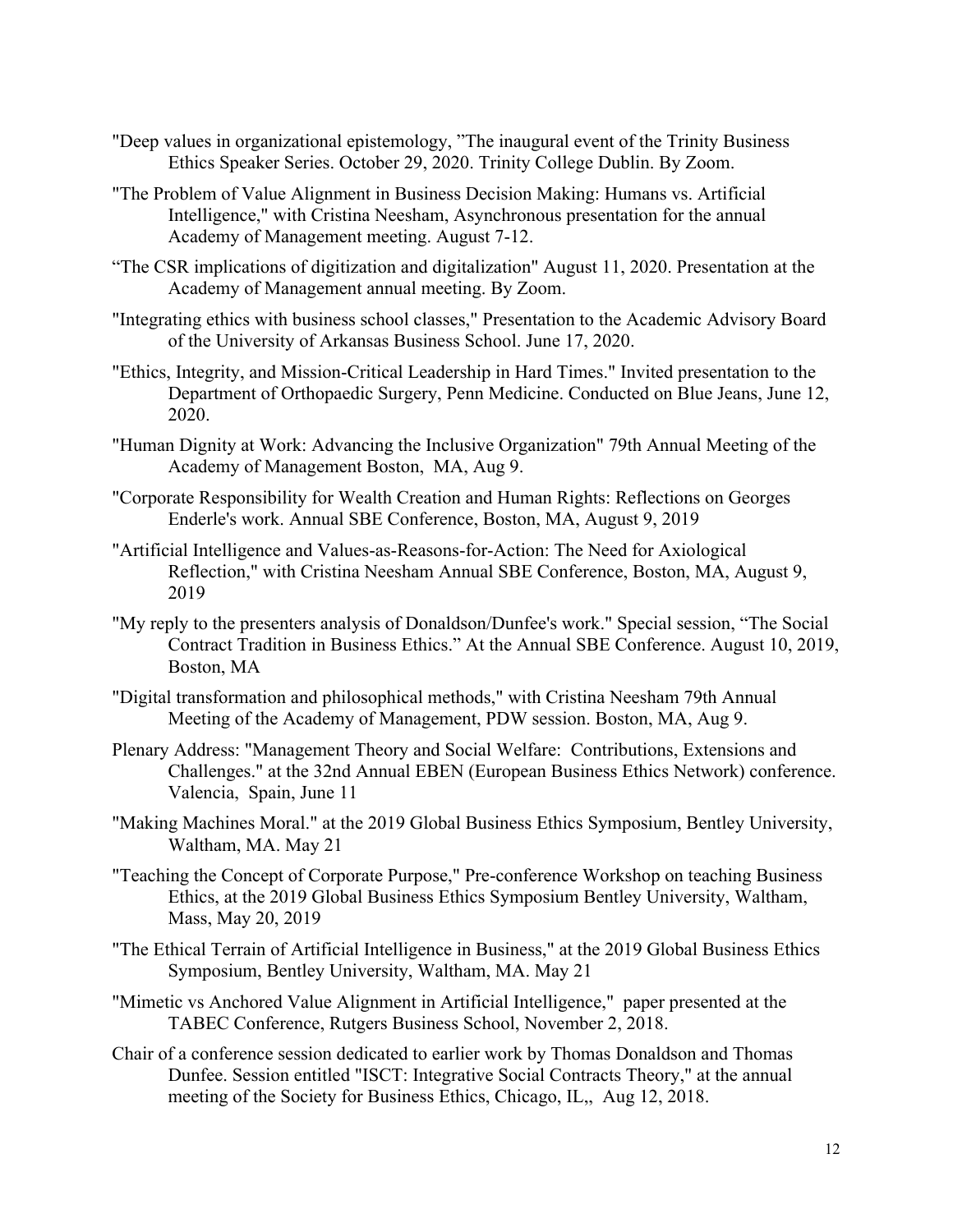- "Improving Lives with Better Management Theory Dignity and Well-Being as Cornerstones," a presentation given at the symposium, "Improving Lives with Better Management Theory: Dignity and Well-Being," at the Academy of Management Meeting, Aug 12, Chicago, 2018.
- "Civil Society in Management and Entrepreneurship Research," presented at the Academy of Management Meeting, Aug 11, Chicago, 2018.
- "Business Ethics in an Age of Robotics," University of Miami. Invited presentation to the law and philosophy faculty. Jan 23, 2017, University of Miami, Miami, Florida.
- "The Missing Ingredient in Robotics and Artificial Intelligence: Intrinsic Values," INFORMS Conference, Houston, Texas, George R. Brown Convention Center, Houston. Oct 23, 2017
- "Normative theory of business: defining purpose, accountability, control and success.". European Institute for Advanced Study in Management, 14th Workshop on Corporate Governance., Brussels, Belgium, November 7, 2017
- "The Ethical Challenge: Building a Culture of Professionalism in Financial Services" Plenary address, Asian Institute of Finance, Plaza Sentral, Jalan Stesen Sentral 5, Kuala Lumpur, Malaysia, April 24, 2017.
- "Intrinsic values value creation" with James Walsh, U. of Michigan. Conference: Behavioral Ethics – A Case For Reformation In Normative Business Ethics, Wittenberg, Germany, June 28-30, 2017 (I also served as one of two co-organizers of this conference.)
- "From Responsibility to Governance: Rediscovering Intrinsic Values," Plenary Address given to the celebration of the Copenhagen Business School Centenary, and the EGOS Standing Working Group on Business and Society, 2010 – 2017, Porcelænshavn, Copenhagen Business School, Copenhagen, Denmark, July 5, 2017.
- "Philosophical Methods in Management and Organization Research," Academy of Management Meeting, August 4 2017, Atlanta, GA.
- "Faculty Mentor, Speeed Mentoring Session," Society for Business Ethics Meeting, August 5, 2017, Atlanta, GA.
- "Presenter, BEQ Editors Panel," Society for Business Ethics, August 6, 2017, Atlanta, GA.
- "Building Paradigmatic Bridges across Disciplinary Boundaries," Academy of Management Meeting, August 6, 2017, Atlanta, GA.
- "Bringing Divisions together," Academy of Management Meeting, August 6, 2017, Atlanta, GA.
- "Business Strategies and Climate Change: An Intergenerational Perspective," Academy of Management Meeting, August 7, 2017, Atlanta, GA.
- "Ethics, Robotics and Self-driving Cars," a presentation at the conference, "Life in a Different Lane," organized by McKinsey Co., for CEOs in the Semiconductor Industry, Napa Valley, Carneros Inn, June 16, 2016.
- Keynote speaker, World Economic Forum event in South Africa: My presentation: "A New Social Covenant: A Philosophical Perspective" August 27, 2014 Stellenbosch University,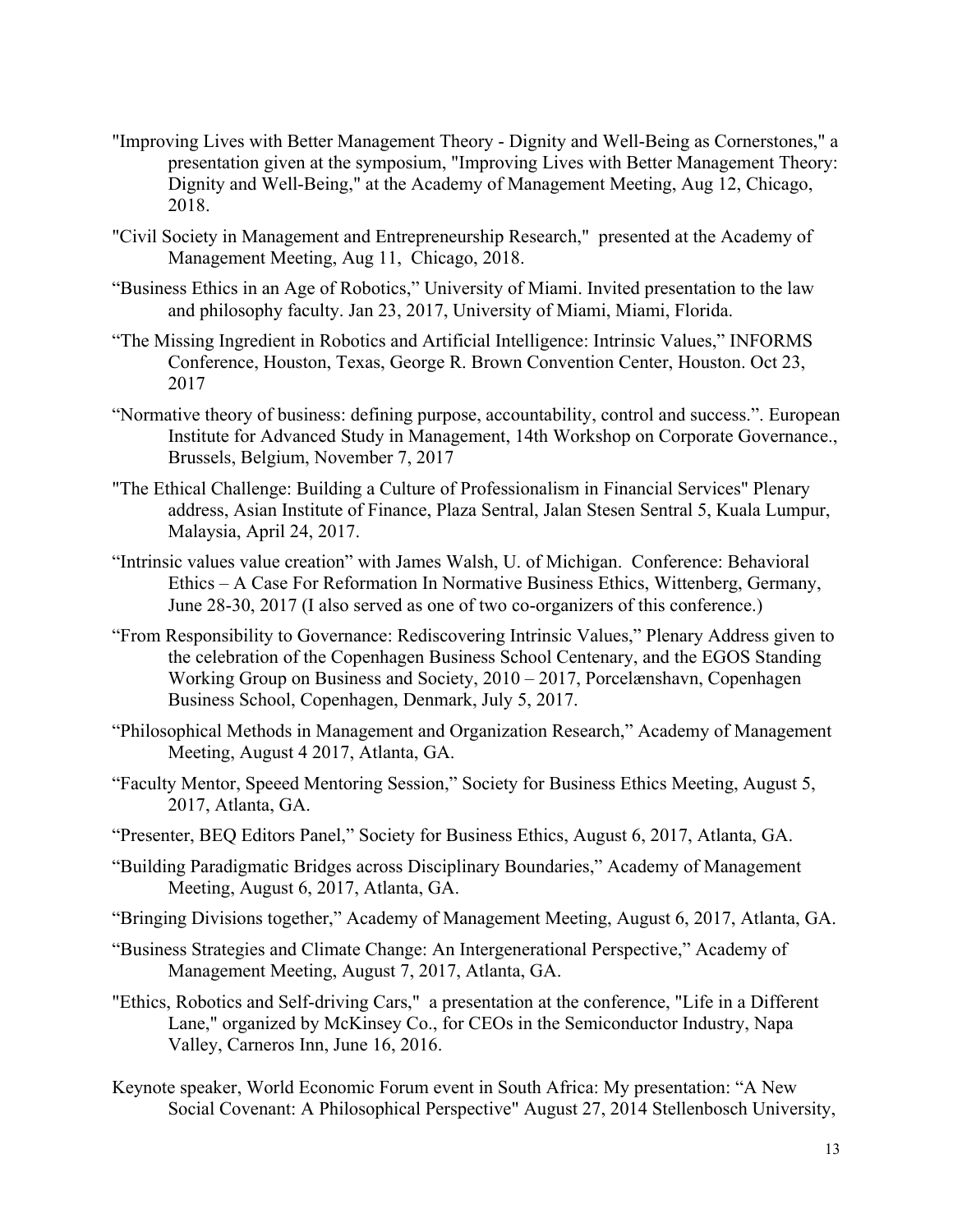South Africa. Audience: Invited academic and political leaders. Afterwards, interview by CNBC.

- "Managing Global Ethics," Walmart Board of Directors Meeting, Bentonville, Arkansas, February 7, 2014. Audience: members of the Walmart Board of Directors.
- "Navigating Ethics in the Global Economy," Presentation to the President of the World Bank, James Kim, and executives reporting to the President. The World Bank, Washington, DC, October 25, 2012
- "The Epistemic Fault Line in Corporate Governance," keynote speech at the ICCSR 10th Anniversary Conference CSR Futures: Knowledge & Practice on 26th & 27th April 2012 in Nottingham, UK.
- "Is maximizing shareholder value endangering Americas great companies? Aspen Ideas Festival, The Aspen Institute, Aspen, CO., July 1, 2012.
- "The 2012 Erasmus Distinguished Lectures," a series of four lectures presented at The Erasmus School, Rotterdam University, the Netherlands, June 4 and 5, 2012.
- "Sustainability from all Sides: An Impossible Dream?," Plenary presentation for the opening of the new Center for Sustainability at the Stockholm School of Economics, Riga Latvia. May 17, 2012. Funded by a Fulbright Grant.
- "Pelican's Gambit: Counter-intuitive Advice for Industry Leaders," World Economic Forum, Davos, Switzerland, Jan 27, 2011. Audience consisted of attendees at the World Economic Forum in Davos.
- "The Impossibility Theorem for Corporate Governance," presentation at Saint-Petersburg State University of Economics and Finance (FINEC), St. Petersburg, Russia, June 13, 2011. Academic audience.
- "Making Family Values Count," Plenary Address, The Owners Forum, Muscat, Oman, October 22, 2011. Audience: academics and owners of family businesses in Germany and the Middle East
- "What Plato and Aristotle have to teach us about Contemporary Theories of Corporate Governance," Conference on Ancient Philosophical Traditions and Management, Athens, Greece, June, 2011. Academic audience.
- "Business Ethics in North America and Western Europe," June 28, 2011, Moscow State University, Moscow, Russia. Academic audience.
- "Can management theory find a purpose? Andrews still elusive idea," at the Concept of Strategy Forum (an all-Academy event) at the Academy of Management Meeting, San Antonio, Texas, August, 2011. Academic audience.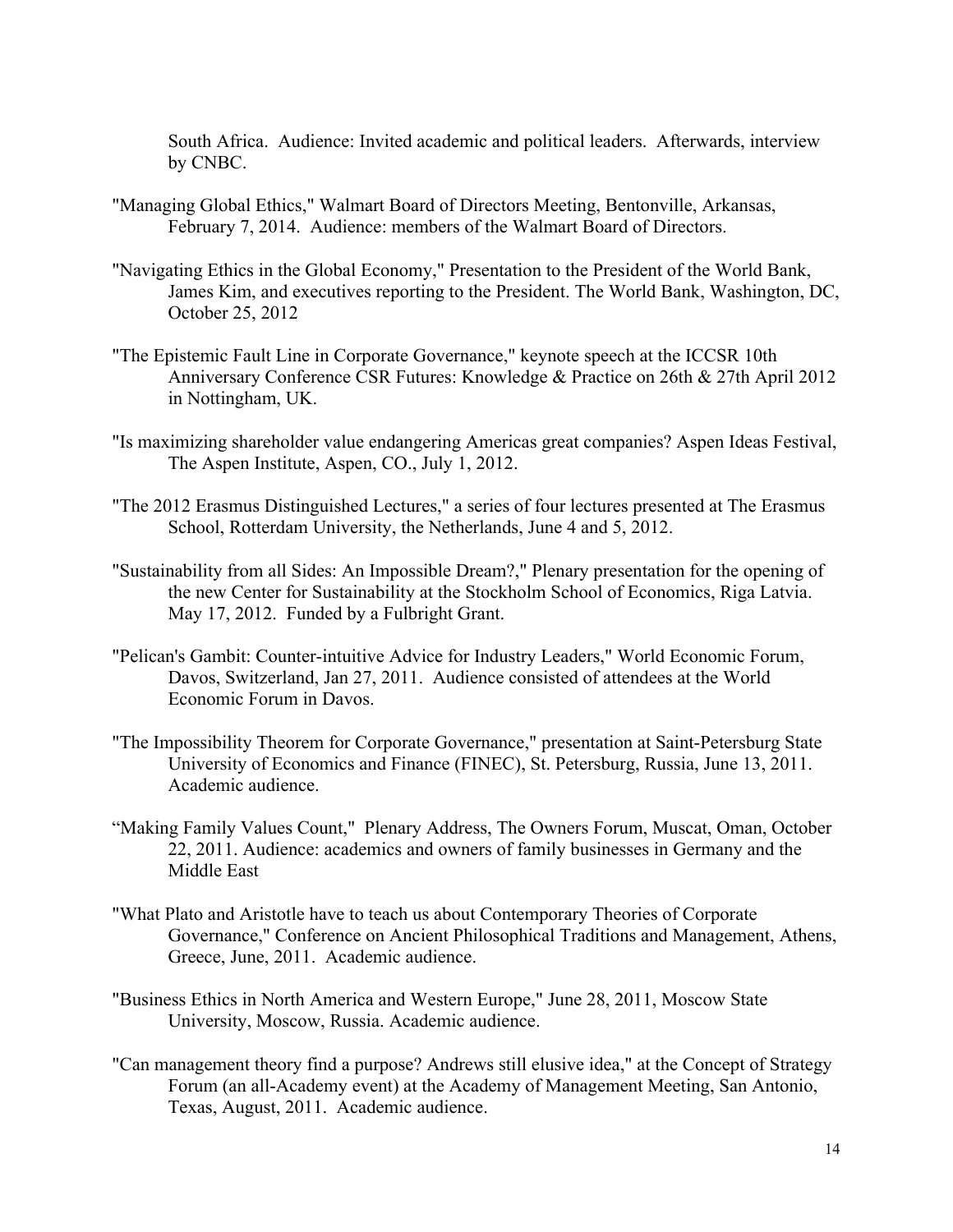"What do we teach about corporate purpose? Plenary session at the Aspen Conference on Corporate Governance, UCLA School of Law, September 30, 2011. Academic audience.

*Prior to 2019* (selected examples):

- "Ethics and the UN's Reform Initiative," to the Secretary General of the United Nations, Kofi Anan, and the other Assistant Secretary Generals regarding the UN's reform initiative. October, 2006, United Nations Building, NY., NY.
- "Business Ethics in the Current Crisis," (expert witness testimony) to the US Senate Judiciary Committee, Summer 2002, regarding the pending Sarbanes-Oxley corporate reform legislation.
- "What is missing in the business school curriculum," World Economic Forum in Davos, Switzerland, January, 2003.

# **SELECTED EDITORIAL AND PROFESSIONAL POSITIONS**

- Associate Editor, *Business Ethics Quarterly*, 2015-
- Member, Editorial Board, *Business and Society Review, 2019-*
- Member, Editorial Board, *Philosophy of Management, 2014-*
- Member, Editorial Board, *Business and Human Rights Journal, 2016-*
- Member, Advisory Committee, FTSE ESG, 2002-2017
- Director, Carol and Lawrence Zicklin Center for Research in Business Ethics, Wharton School, University of Pennsylvania, July, 2010-2013.
- Chair, Social Issues in Management Division (SIM), Academy of Management, 2007-2008
- Associate Editor, *Academy of Management Review* (2002- 2007)
- Appointed member of the National Adjudicatory Council (NAC) of the Financial Industry Regulatory Authority (FINRA, formerly the NASD): 2005-2010.
- Chair, PhD Program in Ethics and Legal Studies, Wharton School, 2002-2007.
- Member, Editorial Board, *Academy of Management Review* (1996-2002)
- Member, Committee on Toward Improved International Labor Standards: Data, Monitoring, and Compliance, National Academy of Sciences (2002-2003 )
- Member, Executive Committee, International Society for Economics, Business and Ethics, 1993- 2001.
- Trustee, Carnegie Council on Ethics and International Affairs, 1993-2013
- Member, International Program Committee, Society for the Advancement of Socio-Economics; 1991-92.